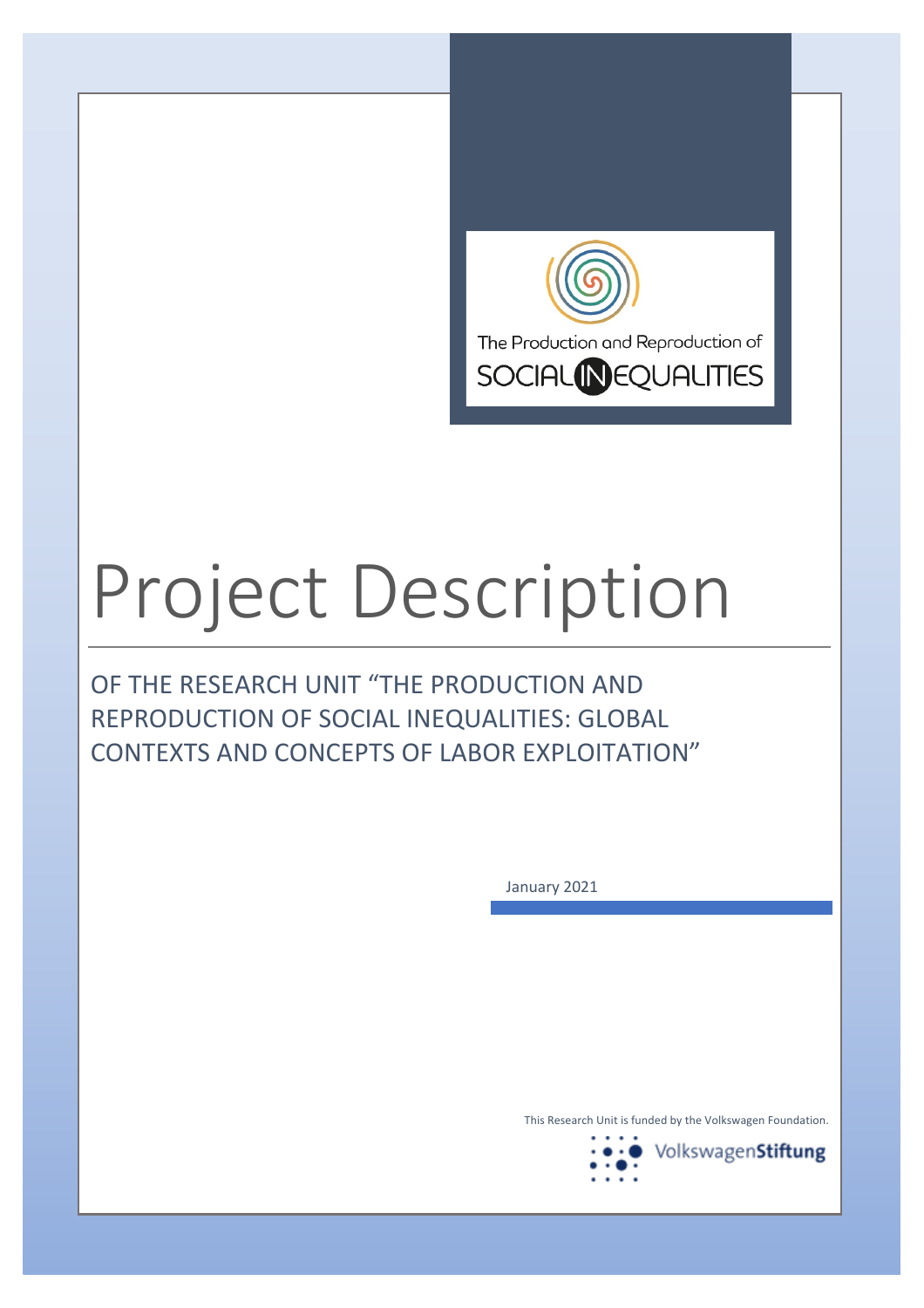# **RESEARCH UNIT "THE PRODUCTION AND REPRODUCTION OF SOCIAL INEQUALITIES: GLOBAL CONTEXTS AND CONCEPTS OF LABOR EXPLOITATION"**

*Funded by the Volkswagen Foundation, funding line: Global Issues – Social Inequality Official start: 1.1.2021, https://socialinequalities.uni-koeln.de/*

## **Principal Investigators:**

Prof. Dr. M. Pelican (University of Cologne, Global South Studies Center Cologne – hereafter GSSC) Prof. Dr. M. Eresso (Addis Ababa University) Prof. Dr. T. Huynh (Jinan University, Guangzhou) Prof. Dr. U. Lindner (University of Cologne, GSSC)

## **Abstract**

The starting point for this research unit is a very specific conundrum: Why have attempts at increasing equality often contributed to generating more durable inequalities? To shed some light on this question, this research focuses on concepts and actors and their roles in producing and reproducing social inequalities in the context of colonial and postcolonial labor systems and regimes of mobility in the Global South. In this study, inequalities are understood as relational and historically embedded and as comprising several dimensions, including social, economic, and epistemic inequality.<sup>1</sup> More specifically, the research unit focuses on selected concepts that are locally grounded and describe forms of social inequalities linked to different types of labor exploitation, namely "native labor," "new slavery," "human trafficking," and "cheap/abundant labor." The unit members investigate – both from a historical and contemporary perspective – how these concepts circulated on a global scale and were negotiated, translated, and adapted by institutional and individual actors with the aim of challenging social inequalities, while eventually contributing to the (re-)production of those same, or new, inequalities.

The research unit intends to reconcile debates on conceptual history, labor history, and inequality and combines perspectives from the Global South and North. Ultimately, it aims to interpret global labor regimes and to draw lessons from experiences for societies in both the Global South and North.

<sup>1</sup> Our interpretation of the terms Global South/Global North takes inspiration from the understanding developed at the Global South Studies Center of the University of Cologne, where our research unit is hosted, and where vibrant discussions on the term have endorsed a relational understanding (https://gssc.uni-koeln.de/en/the-center/global-south).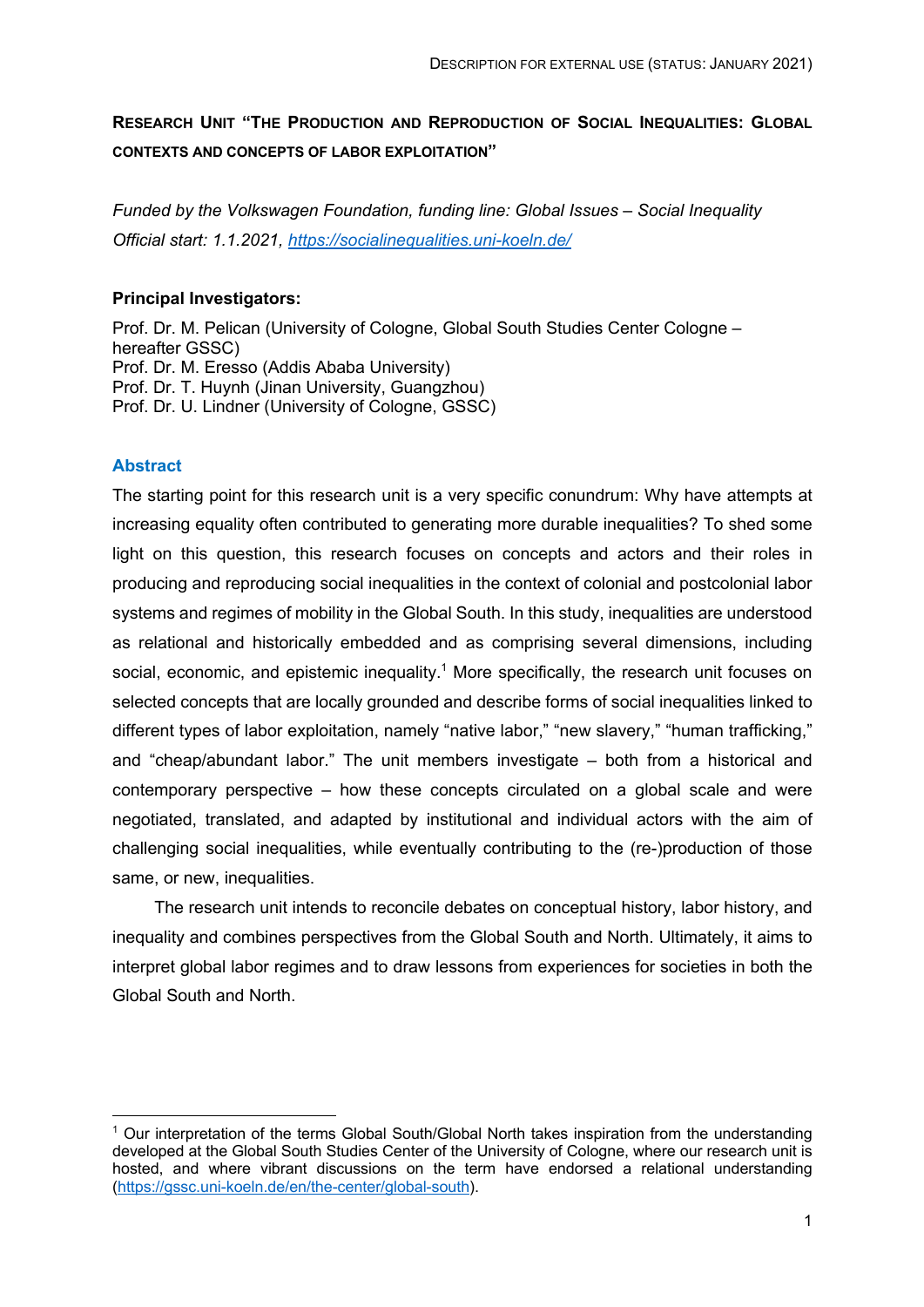#### **1. Aim of the research unit and research questions**

At the heart of our research unit is a conundrum: that attempts at increasing equality often contribute to generating durable inequality. We focus on concepts and actors, both institutional and individual, and their roles in producing and reproducing social inequalities in the context of colonial and postcolonial labor systems and regimes of mobility in the Global South. The inequalities under study take various forms and are characterized by labor exploitation, unequal power relations, graded rights, and gendered and racial exclusions. We specifically focus on exploitative labor arrangements because labor exploitation is a vital factor in engendering durable inequalities. Exploitation is here understood in Wertheimer's (1996) broad definition: the exploited give more than they get in return. Drawing on Tilly (1999, 2001) and Quijano (2000), we understand inequality as relational and historically embedded and as comprising several dimensions, including social, economic, and epistemic inequality. While there is a significant body of literature on inequality with regard to income and wealth that has recently been much debated in academic and policy circles (Piketty 2014), our research unit foregrounds the role of concepts and actors in producing durable inequalities through labor exploitation, thus addressing a lacuna in research.

Our research unit discusses selected concepts that are locally grounded and used to frame forms of labor exploitation, namely "native labor," "new slavery," "human trafficking," and "cheap/abundant labor." While these concepts are circulating on a global scale, local actors engage in processes of negotiation, translation, and adaptation, thus challenging and transforming their content. Language here plays a crucial role, as the concepts' unidirectional and multidirectional translation and vernacularization can radically complicate their meanings. The actors under study are institutions and individuals involved in regulating labor systems and those with experience of labor exploitation. They include policymakers, legislators, international organizations, and civil society representatives.

The research unit investigates how concepts of labor exploitation have been used with the aim of challenging social inequalities, while eventually contributing to the production and reproduction of those same, or new, inequalities. We approach our topic in two complementary ways: On the one hand, we study the concepts' global circulation in order to trace possible linkages across time and space. On the other hand, we examine the production and reproduction of social inequalities through the lens of grounded situations –

that is, by analyzing localized cases in their regional, national, and global contexts.

The local contexts under study – Cameroon, China, Ethiopia, India, and South and East Africa – have all been shaped by the effects of global capitalism, spread through colonialism, imperialism, and neoliberal development policies that have reinforced economic disparities and inequalities of power between the Global South and North. Besides studying social inequalities, our research unit addresses epistemic inequalities. We see anthropology and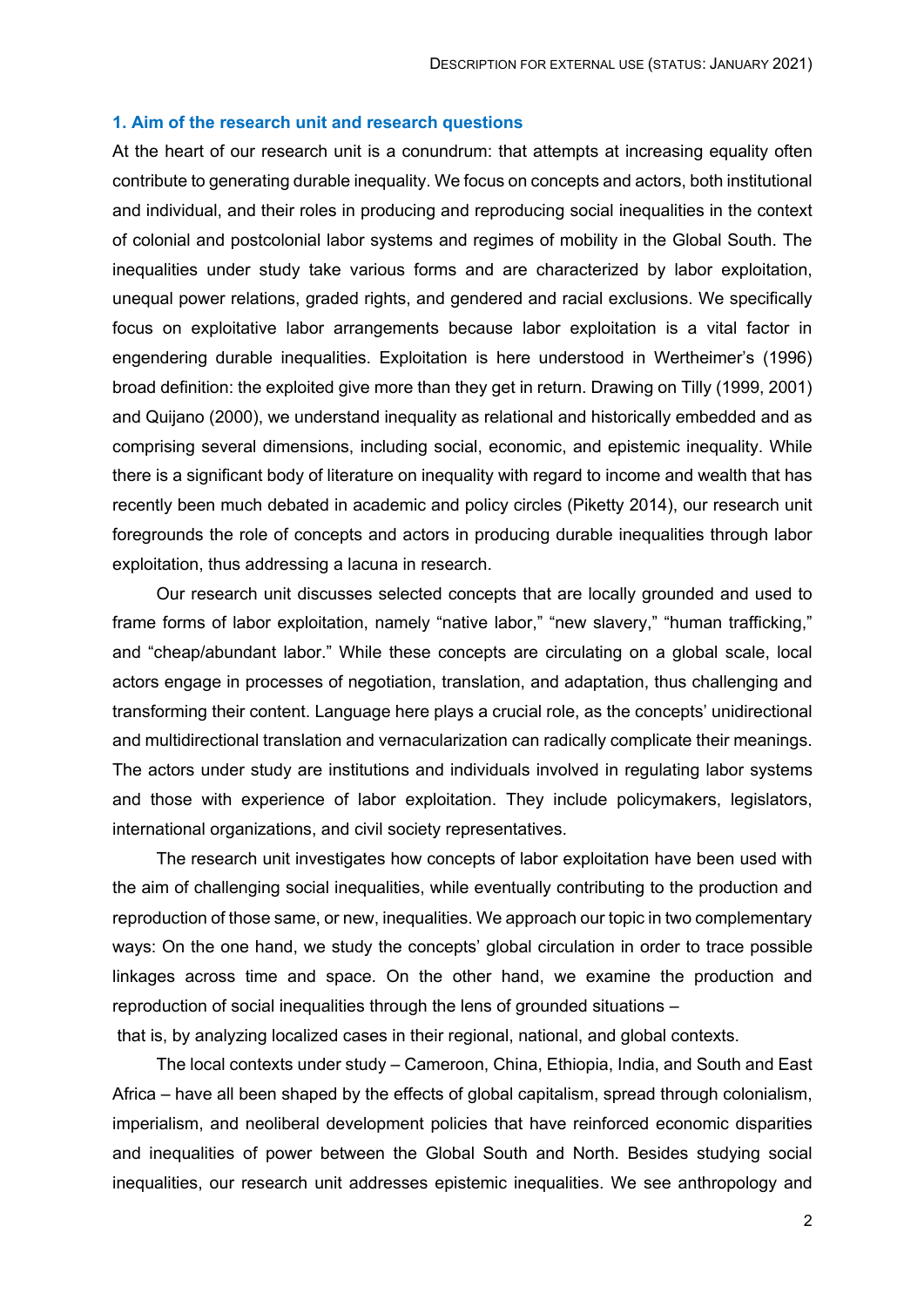history as disciplines that are particularly apt to critically question the assumed universality of the Social Sciences. We understand the *South* as an ontological critique of a hegemonic North-Atlantic paradigm, as an imaginary space from which social categories grounded in historical and cultural experiences can emerge as theoretical categories. Moreover, the effort of thinking from, about, and through the *South* is important in order to consider the latitudes of this concept, and how it resonates within distinct disciplinary fields (Alatas 2006; Costa Pinheiro 2013; Rosa 2014).

The research unit comprises four projects, all addressing contexts of labor exploitation in different parts of the Global South from a historical (Huynh, Lindner) and contemporary perspective (Eresso, Pelican). The Principal Investigators are experienced scholars of history and social anthropology, settled in three different countries and continents (China, Ethiopia, Germany), who build on their previous collaborations and expertise. They engage with the following overarching questions:

- How do institutional and individual actors negotiate, translate, adapt, and strategically use concepts of labor exploitation?
- How do the concepts under study circulate and relate to one another? How do they conceal and stabilize forms of social inequality?
- Why have old concepts of labor exploitation and their contemporary derivates (e.g., "contemporary slavery") regained importance in the context of increasing global inequalities?

While the four projects, each in its own way, respond to these questions, they also pay attention to the role of global structures (e.g., colonialism, racism, capitalism, and neoliberalism) and social categories (e.g., race, gender, and class) in shaping labor exploitation and the production of social inequalities. Our shared goal is to jointly develop theories grounded in historical and cultural experiences in the South to explain the roles of concepts and actors in producing and reproducing social inequalities through labor exploitation.

# **2. Projects<sup>2</sup>**

**From global standards to unequal treatment: The ILO and the concept of "native labor"**  Lindner looks at the International Labor Organization (ILO) and its handling of the issue of "native labor" from the 1920s to 1950s. The ILO, created in 1919 at the peace conference in Versailles, had a tripartite structure comprised of workers, employers, and governments. It

<sup>&</sup>lt;sup>2</sup> The research unit has been complemented by a special project on COVID-19, also funded by the Volkswagen Foundation. The project is entitled "Communication during and after COVID-19: (re)producing social inequalities and/or opportunities among African migrants in the United Arab Emirates and China". For more details see: https://socialinequalities.uni-koeln.de/covid-19-project.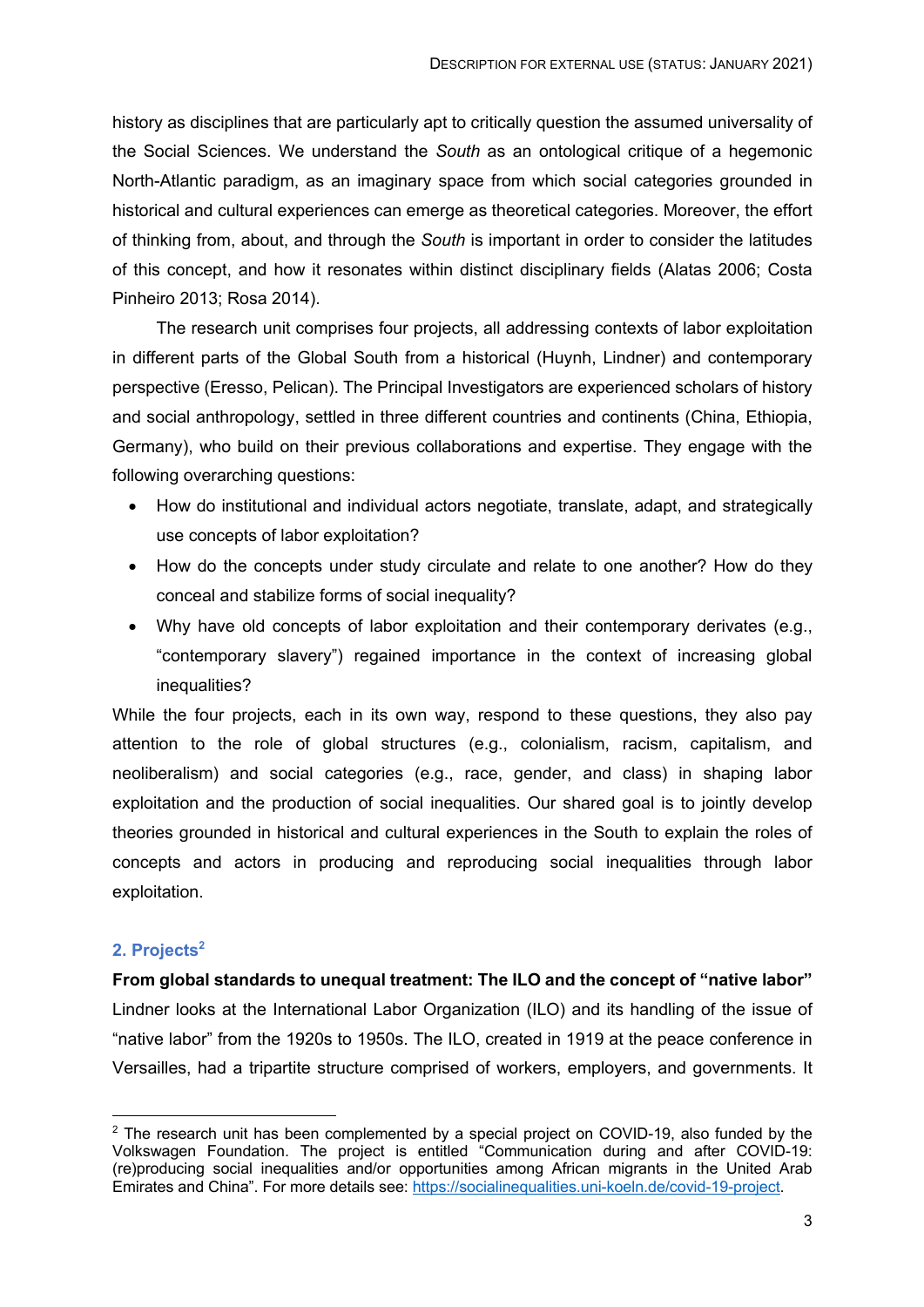developed a strong expertise in the field of labor policy, pushed for better conditions for workers in its member states, and aimed to establish universal labor standards. Its initial focus was on industrial labor in Western countries. However, when delegates of the ILO such as A. Thomas tried to extend its standards to colonial societies during the 1920s, they were rebuked by most colonial governments (Maul 2012). Following debates on forced and compulsory labor as well as on slavery and indentured labor (framed as "new slavery") that attracted public attention in Europe and North America, the League of Nations issued the Slavery Convention in 1926. The ILO was mandated by the League to develop regulations on forced labor, still facing the opposition of the colonial governments, who drew on racial stereotypes and the argument of trusteeship and civilizing mission to avoid stricter regulations. To address the problem of differential treatment of workers in Southern colonies and Northern metropoles, the ILO adopted the term "native labor" in its own publications and statements (Rodríguez-Piñero 2005), thereby introducing a form of double standard. The term was commonly used for the indigenous workforce in British colonies. The Forced Labor Convention was finally issued in 1930, but ratified by many governments only in the 1950s. While it obliged the signatories to abolish forced labor, many exceptions were made, e.g., forced labor was still allowed for infrastructure projects in colonies. Focusing on the concept of "native labor," the project asks: In what ways has the concept contributed to reifying social inequalities across the global color line and to affirming colonial structures? How has the concept's underlying assumption affected negotiations between the ILO, colonial powers, and emerging unions in the colonies? The project concentrates on the colonial government of India, the only colony with delegates in the ILO, and British Southern Rhodesia. It draws on materials from the ILO Archive, Geneva; The National Archive, London; the National Archives of India, New Delhi; and the National Archives of Zimbabwe, Harare.

**Chinese indentured labor as "new slavery": Perspectives from South Africa and China**  Huynh engages with debates concerning "new slavery," particularly as they relate to the deployment of Chinese indentured labor in early 1900s South Africa. The concept of "new slavery" was initially metaphorically used by British abolitionists to describe the conditions of Indian indentured laborers, whose demand rose in the colonies that had emancipated their slave populations. This term was soon extended to the Chinese laborers, who were indentured to work in the gold mining industry when the Transvaal Colony was annexed by Britain after the South African Anglo-Boer War of 1899-1902. The war created opportunities for African laborers to seek other livelihood options, and many chose to stay away from the gold mines. The industry's subsequent urgent demand for cheap, unskilled labor was framed as both a South African and imperial problem. As an imperial problem, the choice of Chinese indentured laborers as a stopgap to the labor shortage was widely contested, involving the British

4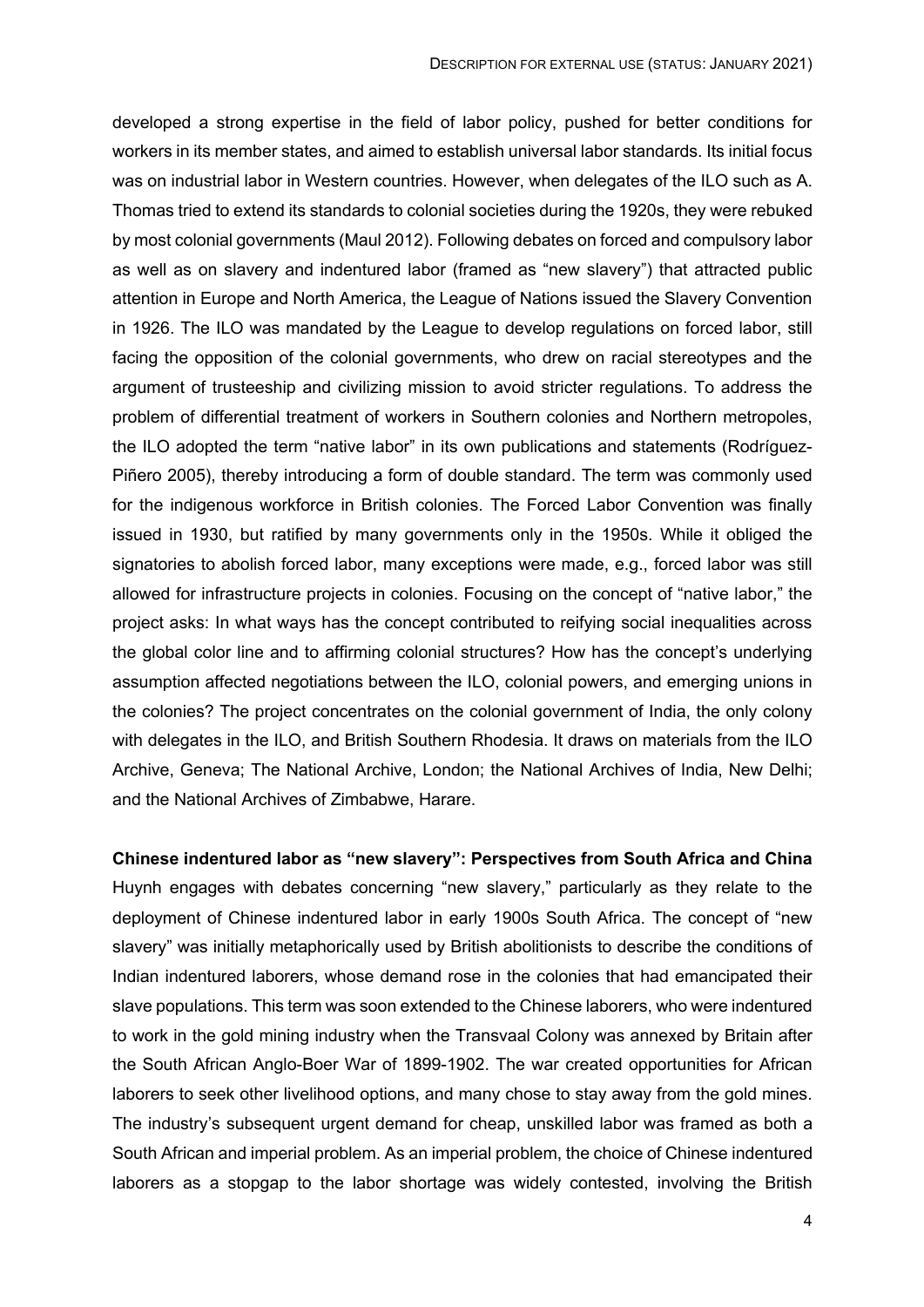Commonwealth countries (e.g., Australia and New Zealand) as well as different constituencies in Britain and South Africa. "New slavery" and, also, "Chinese slavery" were concepts that were used by those who, for different reasons, opposed deploying Chinese indentured laborers in the Transvaal. These debates and the afterlife of the concept of new slavery since the indentured labor system was officially abolished by the British government in 1917 are well documented in English sources. But, Chinese sources and views of the Chinese people have not yet been adequately examined. This project draws inspiration from Rebecca Karl's 2002 study, pointing out how a small but influential group of Chinese intellectuals, in collaboration with those in the diaspora, looked out at the world in the early 20<sup>th</sup> century to learn lessons that could be used to mobilize everyday people to oppose the Qing imperial government. South Africa was one site of observation/learning, and slavery as well as race relations were among the knowledges that informed their anti-imperialist vision. This project, then, extends Karl's study, asking whether the group of Chinese intellectuals encountered new slavery and/or Chinese slavery, particularly in their observation of South Africa? If so, what were the views of both or either concepts? Was new slavery used as a metaphor similar to slavery, adapted to deepen the sense of Chineseness and inequality experienced by the Han people under Manchu rule? What new meaning did new slavery gain in their transmission to a Chinese context, where the people were already engaged in revolution? Answers to these questions are sought through archival research in Taiwan, the UK, and South Africa and through ethnographic fieldwork in Shandong Province (China), where the majority of the Chinese indentured laborers were recruited from.

#### **Debates on "trafficking in persons and slavery" in Cameroon**

Pelican studies public and legal debates about "trafficking in persons and slavery" in Cameroon and how they relate to forms of exploitation and social inequality. Cameroon is both a source and a destination of children and adults, particularly women, being exposed to exploitative labor on a national and transnational scale. These arrangements are rooted in long-standing cultural practices (Lawrence & Roberts 2012). "Trafficking in persons" is a legal concept framed by national and international policymakers and has been applied in different parts of the world, including Africa (Adepoju 2005). It refers to the recruitment and transfer of persons by means of coercion or deception for the purpose of exploitation. The legislative process in Cameroon has entailed diverse conceptual and linguistic convolutions due to the country's bilingual (French and English) and bijural system. As preliminary research suggests, the translation process (from "trafficking" to "*traite*" to "slavery") has resulted in the use of the term slavery in the English version of the country's current anti-trafficking law. The notion of trafficking in persons and slavery was first introduced in 2005 with a focus on the possible exploitation and abuse of children sent from rural areas to stay with relatives in the city. In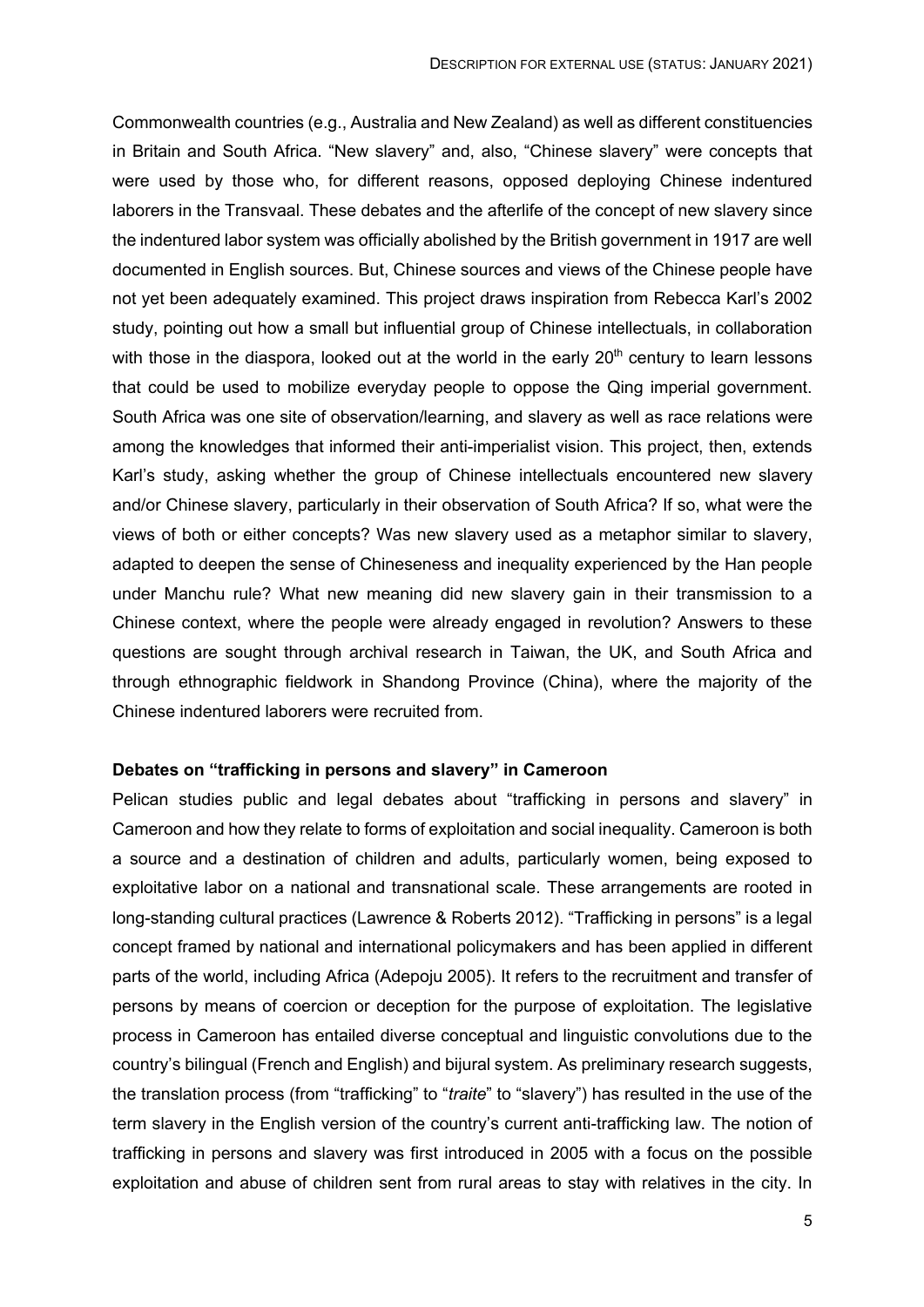2011, the legislation was adjusted to include adults, as women and youths are also exposed to the dangers of abusive work arrangements, particularly in a transnational context. Recently, the case of Cameroonian women exploited as domestic workers in the Gulf States, who publicized their experiences of physical and sexual abuse, has refueled debates. Policymakers and legislators are very aware of close links between poverty, social inequality, and high-risk migration, and have been working on an integrated policy framework. Yet the current legislation does not provide the necessary instruments to assist the victims of human trafficking, but rather contributes to their further exploitation, driving them into new abusive arrangements. This project asks: How is the concept of trafficking in persons and slavery understood and used by different parties in Cameroon, including policymakers, legislators, civil society organizations, journalists, and individuals with trafficking experience? How does the current policy framework contribute to questioning or reinforcing existing structures of exploitation along the lines of gender and generation? These questions are addressed via ethnographic fieldwork, including participant observation and qualitative interviews with governmental/non-governmental actors and with women migrants in Cameroon and Kuwait. The research also draws on the analyses of legal and policy texts so as to reconstruct the legislative process.

# **"Development" fostering social inequality? A study on labor arrangements in Ethiopia's manufacturing sector**

Eresso looks at debates on "development" and practices of employment in the manufacturing sector in Ethiopia. Her focus is on understanding the role of the Ethiopian state and national development policies in producing and reproducing social inequality. Ethiopia follows a developmental state model with the objective of ensuring equitable economic development and social justice. It has set an ambitious national vision of becoming a lower-middle-income country by 2025, backed by different policies and strategies. One such policy is the national Growth and Transformation Plan (GTP II), covering the period from 2015 – 2020, which focuses on ensuring rapid, sustainable, and broad-based growth through enhancing manufacturing sector productivity (Oqubai 2015). The state has sponsored the construction of mega-industrial parks attracting well-known global brands from Europe, the US and Asia. A major selling point to attract Foreign Direct Investment is the "cheap/abundant labor" in the country. The much-touted employment opportunities created by these manufacturing industries are not matched by decent working conditions, thus contributing to growing economic inequality. Most of the workers in the industrial parks and the manufacturing sector earn less than 30 USD a month, which is way below the government's own minimum wage for its civil servants. Moreover, they are exposed to working conditions below the standard set by the Ethiopian labor law (Barrett & Baumann-Pauly 2019). This contribution seeks to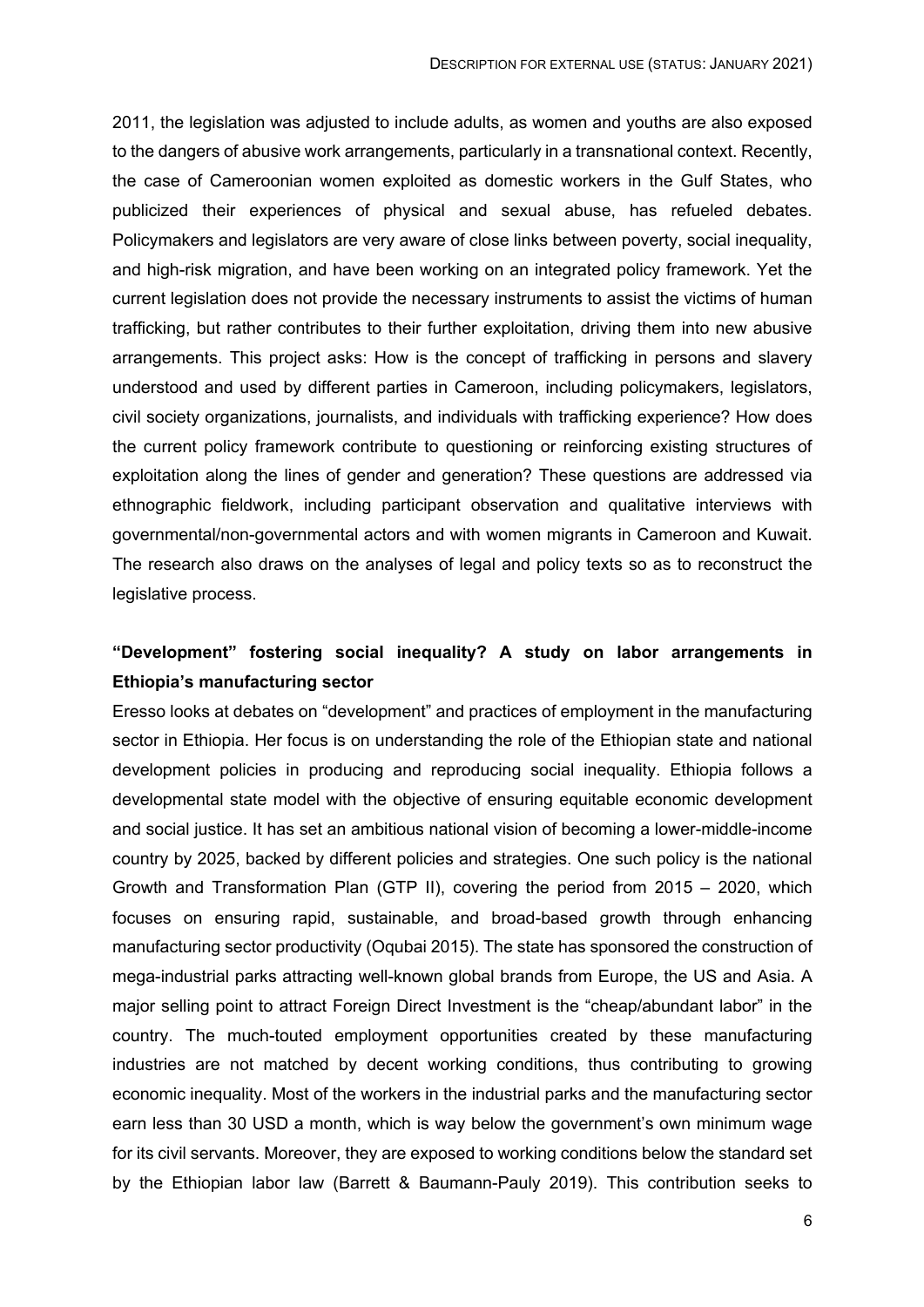examine the paradox of a government committed to economic development and social equality while at the same time reinforcing inequality, and poses the following question: How does the government's concept of development contribute to reducing or increasing social inequality in Ethiopia? What are the working conditions of factory workers, and what informal and legal strategies do they use to advance their interests in the workplace? To answer these questions, Eresso does ethnographic fieldwork and conducts qualitative interviews with policymakers and workers employed at Industrial Parks located at two different sites in the country.

#### **3. State of the art/relation to existing research**

Social inequality has only been recognized as a significant problem since the Enlightenment. Seminal thinkers such as Marx, Weber, Lenski, Wallerstein, and Harvey developed economic and sociological theories about the creation and stabilization of inequality which are still relevant today. Many current theories of inequality have also been inspired by thinkers from Latin America, where economic inequality has been more prevalent (e.g., Costa 2011). Recent research has concentrated on unequal capital and income distribution in Europe and the US; more relevant for our research unit are works on social and economic inequalities on a global scale (Milanovic 2017).

There has been significant research on our main thematic focus, labor exploitation, in the fields of history and anthropology. In recent years, labor history and studies on labor migration have opened up to a global dimension beyond their original focus on Europe and the Global North (van der Linden 2008). Also, the transition from forms of bonded labor (slavery, indentured labor, native labor, human trafficking) to wage labor is no longer addressed as an evolutionarily even trajectory, but as a dispersed process that constantly creates and recreates new inequalities (Brass & van der Linden 1997; Tappe & Lindner 2016) with differing experiences for women and men (Jain & Reddock 1998).

As we deal explicitly with concepts of inequality in the Global South, we also work with the postcolonial critique of the Northern hegemony of knowledge production (Chakrabarty 2000). African scholars, such as Nyamnjoh (2012), have questioned existing epistemological hierarchies and have called for more attention to be paid to alternative systems of knowledge. Importantly for us, Mbembe (2017) has argued that particularly experiences of slavery, colonialism, and racism and the concomitant historical narrative have shaped the contemporary world order and forms of inequality.

#### **4. Theoretical framework and methodological approaches**

We draw inspiration from theoretical contributions in history, anthropology, and sociology. In our analysis of social inequalities, we firstly rely on structural theory, such as Tilly's (1999,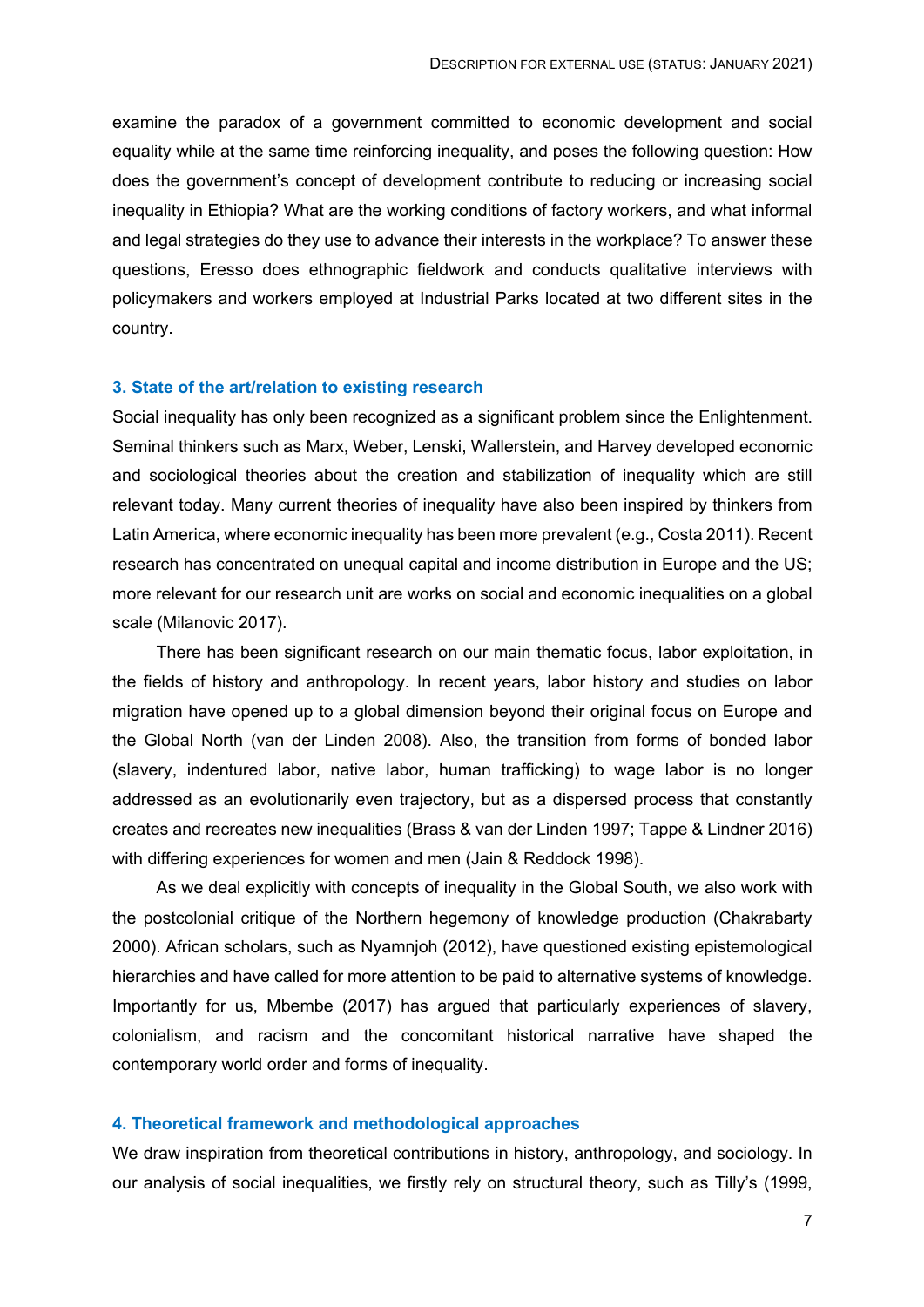2001) work on durable inequalities. Tilly uses a relational approach to inequality linked to social categories, such as gender, class, ethnicity, race, education, and occupation. He argues against common explanations of inequality as the result of individual differences, and foregrounds the role of organizations in producing and maintaining categorical inequality. Importantly for our research unit, Tilly stresses the significance of exploitation (extraction of surplus value from subordinate workers) and adaptation (elaboration of social routines perpetuate exploitative arrangements) for the production of durable inequalities. Drawing on Tilly's approach, we argue that social inequalities are not simply pre-given, but are also sites of contention, negotiation, and reification. By focusing on the role of institutional and individual actors as well as on the circulation of concepts of labor exploitation, we pay attention to processes and organizational logics that produce durable inequalities across both the Global South and North. Going beyond structuralist theory, we take up criticism of Tilly (Wright 2000) and integrate postcolonial voices that theorize epistemic inequalities. We draw inspiration from Quijano's *Coloniality of Power* (2000), which addresses Eurocentrism, racism, modernity, and colonialism as concepts that promote historical and present-day conditions of dependency, and more generally, inequality (Costa Pinheiro 2019).

Our understanding of concepts and their global circulation is informed by Bal (2002) and Das (2018). Agreeing with Bal (2002), concepts are never simply descriptive, but also programmatic and normative; they travel between scholars, disciplines, historical periods, and geographically dispersed communities. Going beyond Bal's focus on the academic realm, we include governments, international institutions, companies, and representatives of civil society as vital actors who promote the circulation of concepts across the South-North divide, and whom we see as part and parcel of an "epistemic community" (Haas 1992).

With regard to research methodology, the research unit combines well-structured ethnographic and archival research with the aim of developing innovative approaches for dealing with multi-sited cases, seemingly unconnected, yet conceptually linked. Ethnographic fieldwork, such as participant observation at field sites and semi-structured interviews with state and non-state actors, enables us to excavate policy and legislative processes, often not apparent or not well documented. Archival research, consisting of collecting and organizing meeting minutes, correspondences, pamphlets, magazines, and newspapers, allows us to reconstruct public debates and the circulation of concepts. Textual and audio-visual materials that are part of archives and ethnographic studies are examined for their impact on public perception of the social inequalities under study.

The research unit comprises seemingly disparate case studies, separated by region, language, and history. But the mechanisms (e.g., colonialism, racism, capitalism, development, and neoliberalism) that operate within the cases, yielding quite different spatial configurations on the ground, also operate through them and connect the cases. We advocate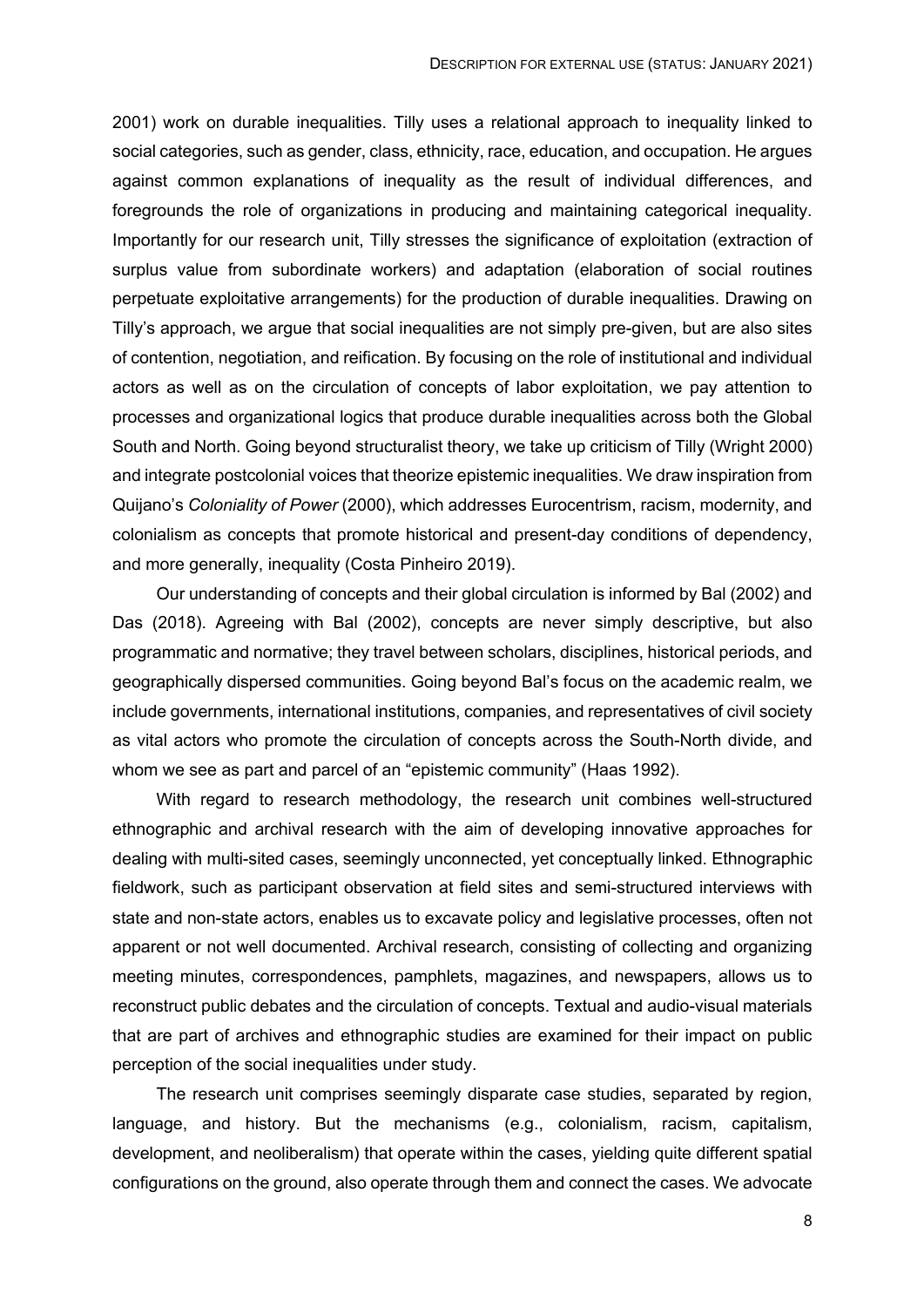for methodological connections (instead of comparisons) between the cases, inspired by Subrahmanyam's (1997) approach to connected histories. This facilitates the observation of cases that are not empirically associated, but can be methodologically connected as an exercise in observation of similar outcomes of different historical processes influenced by colonialism and development.

We are mindful of real risks and ethical issues that each project differently confronts as well as of ethical standards that apply to all four projects (e.g., confidentiality, data management). We develop methodological and ethical guidelines for our research collaboration that not only benefit the unit members, but are also useful for researchers and students genuinely interested in interdisciplinary and transcontinental collaboration.

# **5. Relation to the aims of the call (with respect to the development of a global perspective)**

Our research unit responds to the thematic pillar "Institutions and Networks" outlined in the call. We study institutional and individual actors embedded in global networks (e.g., abolitionists, human, and labor rights organizations) and involved in standardization processes (e.g., anti-slavery or anti-trafficking legislation) from a contemporary and historical perspective. Each project investigates examples of labor exploitation, paying attention to local, regional, and international dimensions.

Our research unit is both academically and politically relevant. By integrating MA students, PhD candidates, and postdoc researchers, we consciously promote junior scholars (see 7. and 8.). We address contemporary sociopolitical issues of the highest relevance in the Global South and the Global North, as the rise of political instability and populism in several of our research sites accentuates and reinforces inequalities. Finally, we create a network of scholars who continue working together after the conclusion of the research unit. Our longterm goal is to interpret global labor regimes and draw lessons from experiences for societies in the Global South and North.

## **6. Scientific added value to be expected**

In contrast to existing studies that focus on the concomitant production of inequalities through capitalism and their consequences for societies, we center on processes aimed at addressing social inequalities that lead to their stabilization. As we show in the projects of the research unit, the concepts under study highlight and delineate contexts of labor exploitation, while at the same time concealing other areas of exploitation.

The unit's scientific value also lies in its transdisciplinary and comprehensive approach to understanding social inequality. Unlike mainstream academic debates that are often rooted in particular disciplines, we are working at the interface of historical, anthropological, and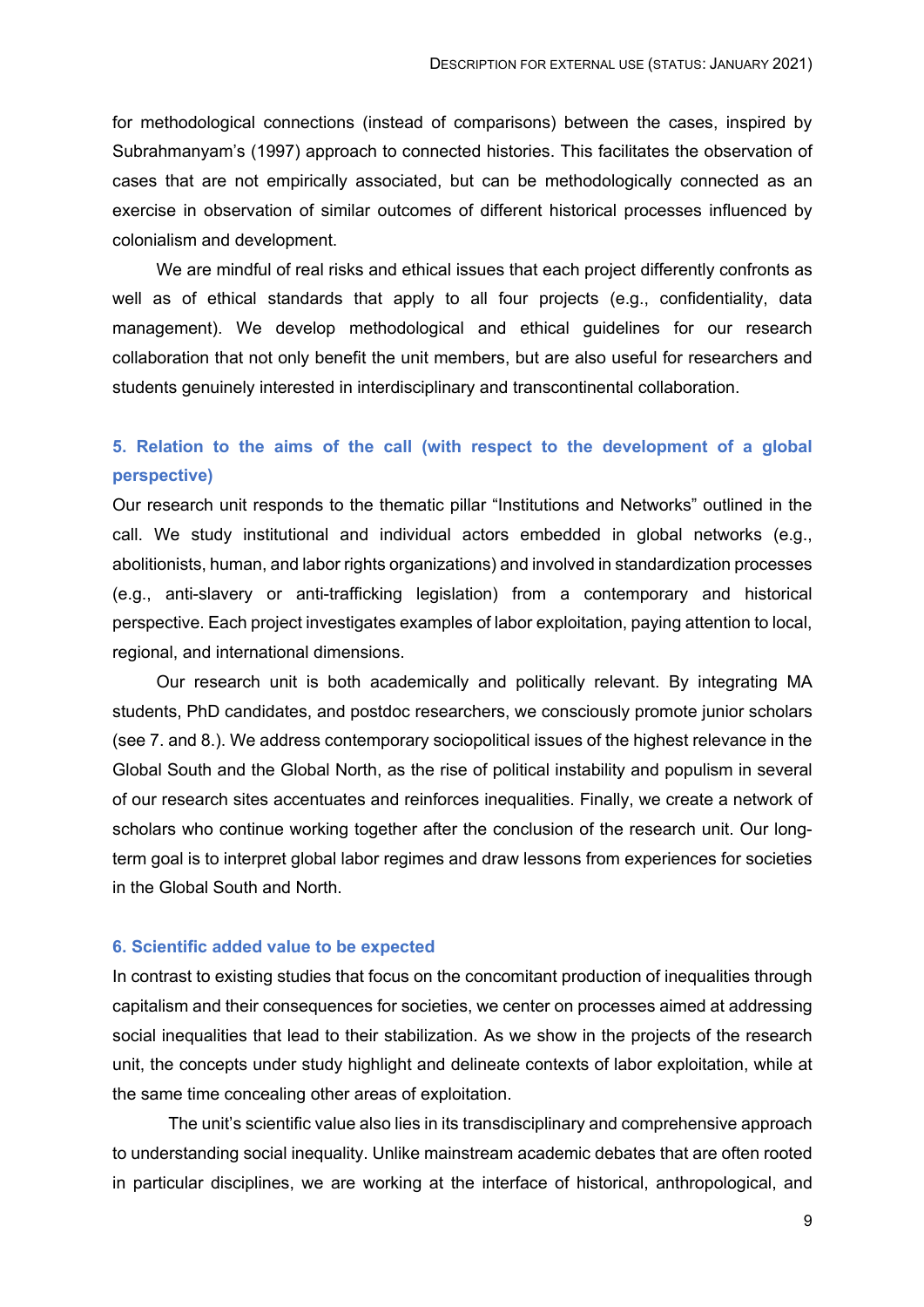sociological discussions on the subjects of inequality, labor history, labor migration, labor exploitation, and conceptual history. With our focus on grounded situations and the circulation of concepts, we bring into conversation different voices, perspectives, and knowledge economies. Our goal is to develop a more just and representative understanding of social inequality by connecting South–North and South–South knowledge production, thereby contributing to decentering and overcoming epistemic inequalities.

#### **7. Principal Investigators (PIs), their expertise and tasks within the research unit**

The research unit is based on long-standing collaboration between the unit participants, Eresso, and Huynh (2 PIs in GS countries), and Lindner and Pelican (2 PIs in GN countries). It comprises four projects with different temporal and regional foci, each headed by one of the research unit members. The unit members are experienced scholars located in three continents who build on ongoing academic exchange via the Global South Studies Center (GSSC) and in projects funded by the German Research Foundation (DFG) and the Volkswagen Foundation (VW): Eresso/Pelican have a mentoring relationship as part of Eresso's current postdoctoral VW fellowship; Huynh/Pelican have collaborated in the context of labor migration from Africa to China (Jinan University, DFG).

The research unit stands to benefit from previous research by Eresso on female labor migration from Ethiopia to Djibouti (Eresso 2017, 2019) and Huynh's expertise on indentured labor from China to South Africa (Huynh 2013). It expands on the works by Lindner on bonded/indentured labor in European colonies in Africa (Lindner 2016) and by Pelican on labor migration from Africa to the Gulf States (Pelican 2015, Damir-Geilsdorf & Pelican 2019).

The research unit will run for a duration of four years. The PIs each realize their projects and participate in joint research and knowledge production as well as in the teaching and cosupervision of Master and PhD students. Besides the PIs, the unit members include four Master students (with Eresso, Huynh), the PhD researcher Fabiana Kutsche (with Lindner), and the postdoc researcher Jonathan Ngeh (with Pelican). Their work is supported by student and research assistants and the unit's administrative coordinator Ulrike Wesch. In addition, we will benefit from regular exchange with our external advisers Anne Kubai (Uppsala University), Cynthia Pizarro (Universidad de Buenos Aires) and Marcel van der Linden (University of Amsterdam) to sharpen our ideas and ensure the quality of our work. It is our aim to integrate students and junior researchers from all levels and regional backgrounds as well as to promote academic exchange and mutual learning processes among all members of the research unit.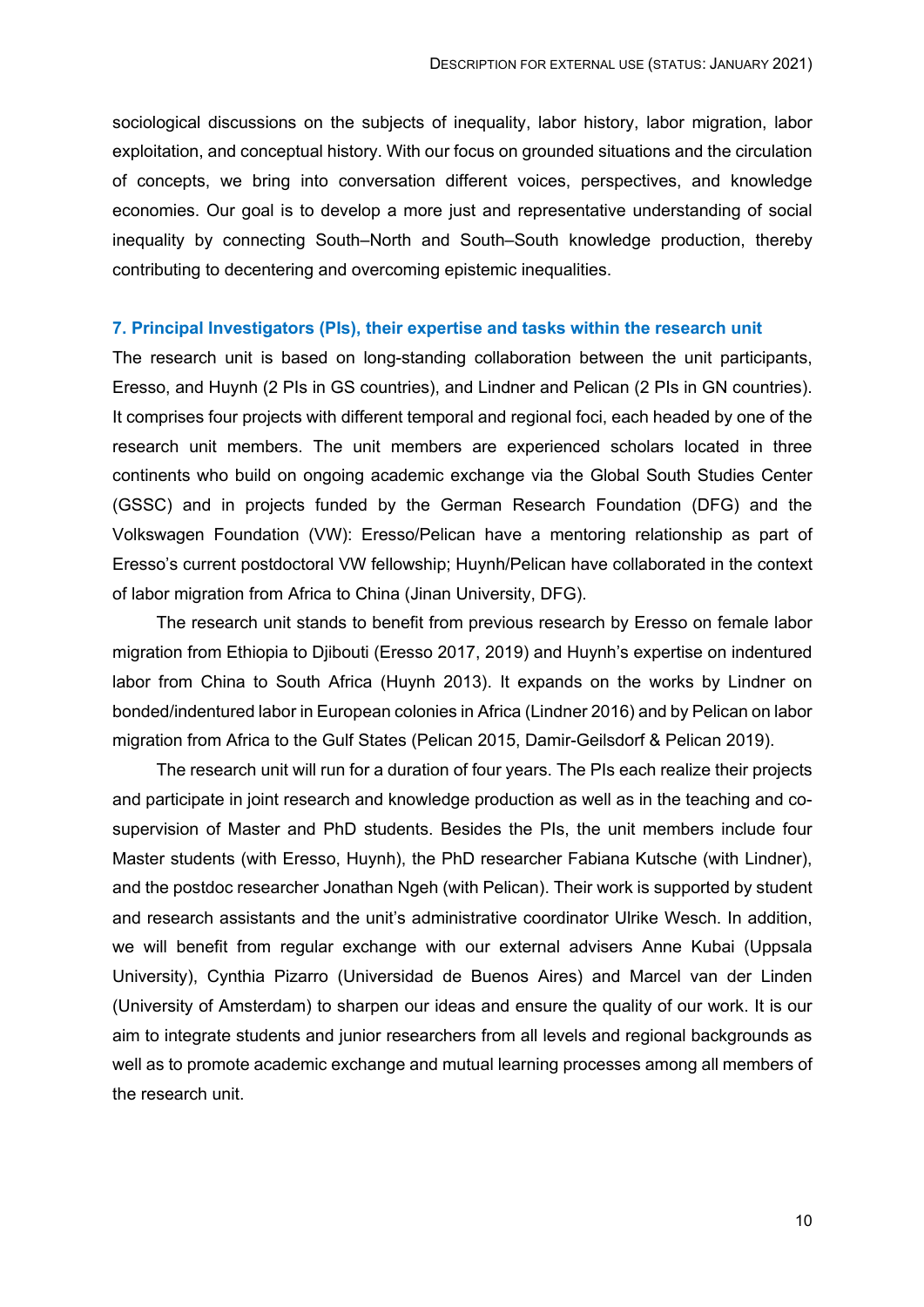#### **8. Organization of group and work plan**

While members conduct research at different sites, our joint research unit meetings are divided between China, Ethiopia, and Germany, where we are each individually based. Our communication strategy includes monthly exchanges between the group members, for which we create a virtual workspace, drawing on secure internet applications and following current standards of data protection. At the same time, we launch a website of the research unit to communicate research findings to the general public, which is hosted by the GSSC (https://socialinequalities.uni-koeln.de/). In addition to our regular informal exchanges, we organize yearly unit meetings, which consecutively take place in the location of each partner and are combined with a public workshop, a panel, or a summer school. This enables us to discuss our joint overall research questions and provide opportunities to disseminate knowledge.

## **9. List of referenced literature**

Adepoju, A. (2005). Review of research and data on human trafficking in sub-Saharan Africa. **In**: *International Migration* 43/1&2, 75-98.

Alatas, S.F. (2006). A Khaldunian Exemplar for a Historical Sociology for the South. **In**: *Current Sociology* 54/3, 397-411.

Bal, M. (2002). Travelling Concepts in the Humanities. Toronto, Buffalo, London: U of Toronto Press.

Barrett, P. & D. Baumann-Pauly (2019). Made in Ethiopia: Challenges in the Garment Industry's New Frontier. New York University: STERN Center.

Brass, T. & M. van der Linden (eds.) (1997). Free and Unfree Labor: The Debate Continues. Bern: Lang.

Chakrabarty, D. (2000). Provincializing Europe: Postcolonial Thought and Historical Difference. Princeton: Princeton UP.

Costa, S. (2011). Researching Entangled Inequalities in Latin America. The Role of Historical, Social and Transregional Inequalities, desiguALdades.net Working Paper Series, No. 9, Berlin.

Costa Pinheiro, C. (2013). The Global South – Debates on the relevance of a concept. **In**: S. Sen & K. Ghani (eds.). *Exploring the Global South*. Calcutta: SEPHIS, 55-61.

Costa Pinheiro, C. (2019). Aníbal Quijano. A Historical Sociology of Power. **In**: F. Beigel (ed.). *Handbook of Latin American Sociological Traditions*. London: Sage/ISA, 64-73.

Craig, G. et al. (2019). The modern slavery agenda. Policy, politics and practice in the UK. Bristol, Chicago: Policy Press.

Damir-Geilsdorf, S. & M. Pelican (2019). Between regular and irregular employment: Subverting the kafala system in the GCC countries. **In**: *Migration and Development* 8/2,155-175.

Das, V. (2018). The life of concepts and how they speak to experience. **In**: M. Nielsen & N. Rapport (eds.). *The Composition of Anthropology: How Anthropological Texts Are Written*. Abingdon, N.Y.: Routledge, 15-25.

Eresso, M. Z. (2017). Too many winds to consider; which way and where to sail: Ethiopian female transit migrants in Djibouti and the dynamics of their decision-making. **In**: *African and Black Diaspora* 12/1, 49-63.

Eresso, M. Z. (2019). Sisters on the Move: Ethiopia's Gendered Labour Migration Milieu. **In**: *Canadian*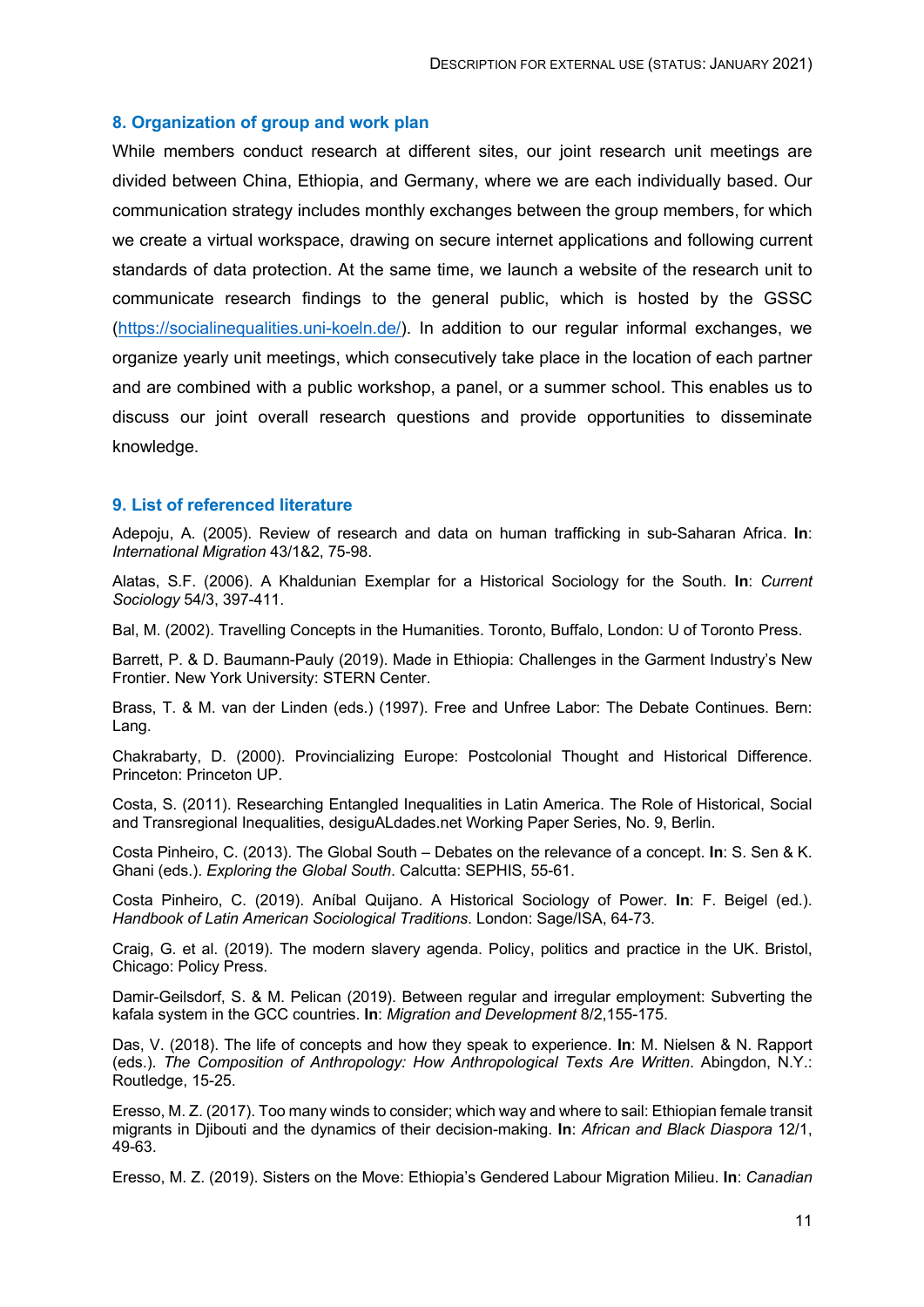*Journal of African Studies/Revue canadienne des etudes Africaines* 53/1, 27-46.

Ferreras, N. (2016). A escravidão depois da escravidão: a questão do trabalho compulsório na constituição das organizações internacionais no período entreguerras. **In**: *Tempo* (Niterói, online) 22/41, 488-508.

Haas, P.M. (1992). Introduction: epistemic communities and international policy coordination. **In**: *International Organization* 46/1, 1-35.

Huynh, T.T. (2013). Black Marxism: An incorporated analytical framework for rethinking Chinese labour in South African historiography. **In**: *African Identities* 11/2, 185-199.

Huynh, T.T. (2016). A 'wild west' of trade? African women and men and the gendering of globalisation from below in Guangzhou. **In**: *Identities: Global Studies in Culture and Power* 23/5, 501-518.

Jain, S. & R. Reddock (eds.) (1998). Women Plantation Workers. International Experiences. Oxford, New York: Berg.

Karl, R.E. (2002). Staging the World: Chinese Nationalism at the Turn of the Twentieth Century. Durham: Duke UP.

Lawrence, B. & R. Roberts (eds.) (2012). Trafficking in Slavery's Wake: Law and the Experiences of Women and Children in Africa. Athens: Ohio UP.

Lindner, U. (2016). Indentured Labour in Sub-Saharan Africa (1880-1930). **In**: S. Damir-Geilsdorf et al. (eds.). *Bonded Labour. Global and Comparative Perspectives*. Bielefeld: Transcript, 59-82.

Maul, D. (2012). Human Rights, Development and Decolonization: The International Labour Organization. London: Palgrave Macmillan & International Labour Office.

Mbembe, A. (2017). Critique of Black Reason. Durham: Duke UP.

Milanovic, B. (2017). Global inequality: A New Approach for the Age of Globalization. Harvard: Harvard UP.

Nyamnjoh, F. B. (2012). 'Potted Plants in Greenhouses': A Critical Reflection on the Resilience of Colonial Education in Africa. **In:** *Journal of Asian and African Studies* 47/2, 129-154.

Oqubay, A. (2015). Made in Africa: Industrial Policy in Ethiopia. Oxford: Oxford UP.

Pelican, M. (2015). Neoliberal Challenges and Transnational Lives of Cameroonian Migrants in Dubai. **In**: R.M. Abusharaf & D.F. Eickelman (eds.). *Africa and the Gulf Region: Blurred Boundaries and Shifting Ties*. Berlin: Gerlach Press, 92-110.

Piketty, T. (2014). Capital in the Twenty-First Century. Cambridge i.a.: The Belknap Press of Harvard UP.

Quijano, A. (2000). Coloniality of Power, Eurocentrism, and Latin America. **In**: *Nepantla: Views from South* 1/3, 533-580.

Rodríguez-Piñero, L. (2005). Indigenous Peoples, Postcolonialism, and International Law. The ILO Regime (1919-1989). Oxford, New York: Oxford UP.

Rosa, M.C. (2014). Theories of the South. **In**: *Current Sociology Review* 62/6, 851-867.

Scott, R. et al. (2017). How does the law put a historical analogy to work? **In**: *Duke Journal of Constitutional Law & Public Policy* 13/1, 1-46.

Subrahmanyam, S. (1997). Connected Histories. Notes towards a reconfiguration of Early Modern Eurasia. **In**: *Modern Asian Studies* 31/3, 735-762.

Tappe, O. & U. Lindner (2016). Introduction. **In**: S. Damir-Geilsdorf et al. (eds.). *Bonded Labour. Global and Comparative Perspectives*. Bielefeld: Transcript, 9-34.

Tilly, C. (1999). Durable Inequality. Berkeley, Los Angeles, London: U of California Press.

Tilly, C. (2001). Relational origins of inequality. **In**: *Anthropological Theory* 3/1, 355-72.